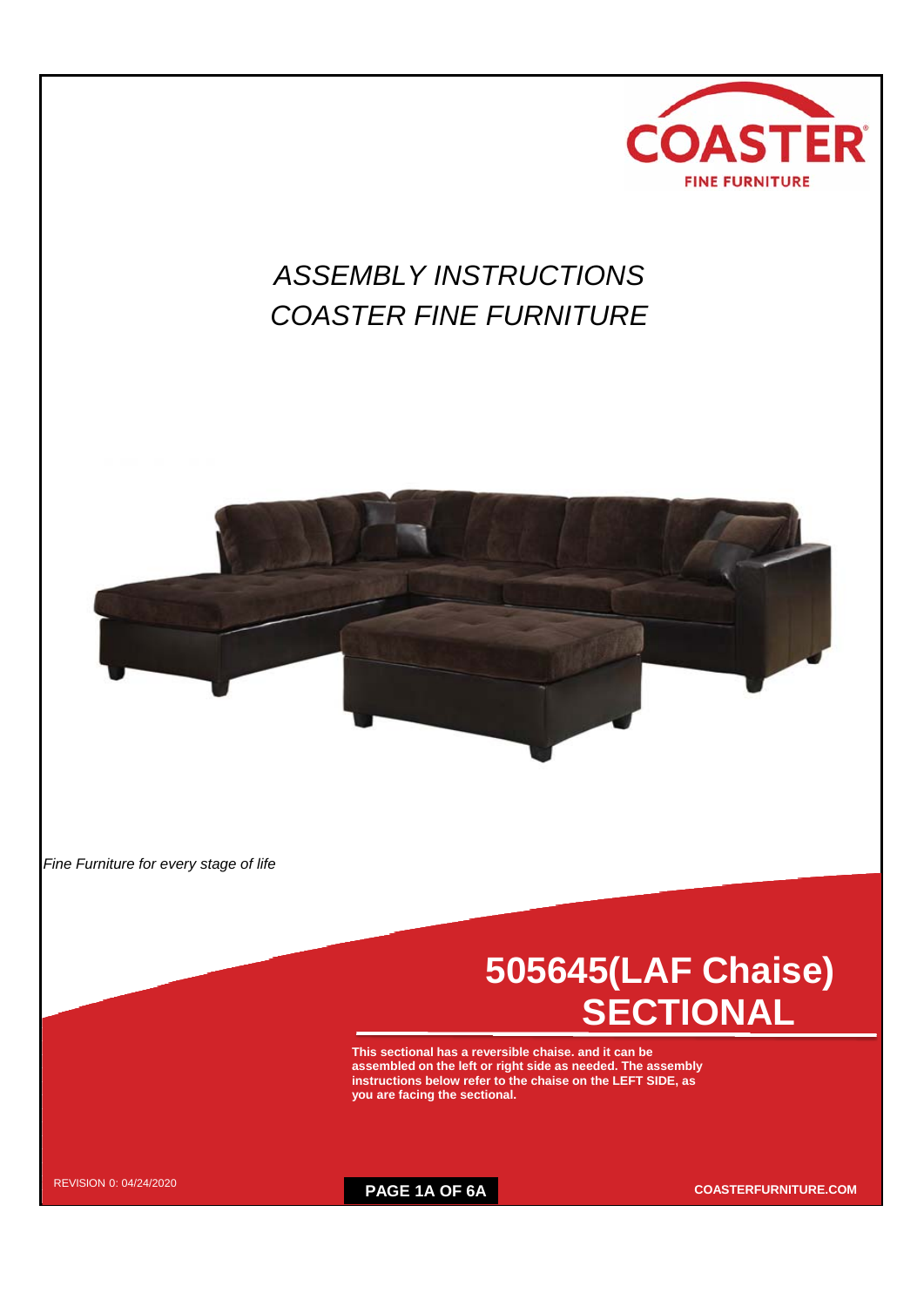## **ITEM : 505645B1 CHAISE ( LAF)**

**ASSEMBLY INSTRUCTIONS**



#### **ASSEMBLY TIPS:**

**1.Remove hardware from box and sort by size.**

**2.Please check to see that all hardware and parts are present prior to start of assembly.**

**WARNING! 3.Please follow attached instruction in the same sequence as numbered to assure fast & easy assembly.**



**1.Don't attempt to repair or modify parts that are broken or defective. Please contact the store 2.This product is for home use only and not intended for commercial establishment.**



**ASSEMBLY TIME** 

**10 MINUTES** 

# **PARTS IDENTIFICATION**



A CHAISE SEAT FRAME  $\oslash$  1PC

B

C

F



CHAISE ARM FRAME  $\bigotimes$  1PC CHAISE BACK FRAME  $\Box$  1PC D FOOT 4PCS  $47$ 1PC E BACK CUSHION  $\mathbb{R}$ CHAISE LEFT BACK CUSHION 1PC  $\bigotimes$ 1PC M CHAISE RIGHT BACK CUSHION G PILLOW **IF THE SET OF STATE** 1PC  $\begin{matrix} \textsf{H} & \textsf{CHAISE SMALL SEAT CUSHION} \end{matrix} \quad \textcircled{S} \quad \textsf{1PC}$ I CHAISE LARGE SEAT CUSHION  $\otimes$  1PC

| 7 | HARDWARE PACKAGE                                      |                                                                                                                       |                          |
|---|-------------------------------------------------------|-----------------------------------------------------------------------------------------------------------------------|--------------------------|
|   | <b>NOI DESCRIPTION</b>                                | <b>FIGURE</b>                                                                                                         | QTY                      |
| 1 | SMALL SCREW<br>$\frac{5}{16}$ " * 1- $\frac{3}{8}$ "  | 011111111110                                                                                                          | 2PCS                     |
| 2 | LARGE SCREW<br>$\frac{5}{16}$ " * 2- $\frac{3}{16}$ " |                                                                                                                       | 4PCS                     |
| 3 | LOCK WASHER<br>$\frac{5}{16}$ " * 13mm                |                                                                                                                       | 6PCS+1PC<br><b>SPARE</b> |
| 4 | <b>FLAT WASHER</b><br>$\frac{5}{16}$ " * 19mm         | $\infty$                                                                                                              | 6 PCS+1PC<br>SPARE       |
| 5 | <b>ALLEN KEY</b><br>M <sub>5</sub>                    | <b>Contract Contract Contract Contract Contract Contract Contract Contract Contract Contract Contract Contract Co</b> | 1PC                      |

Z-B1(BOX1)-Hardware pack is located in 505645(B1)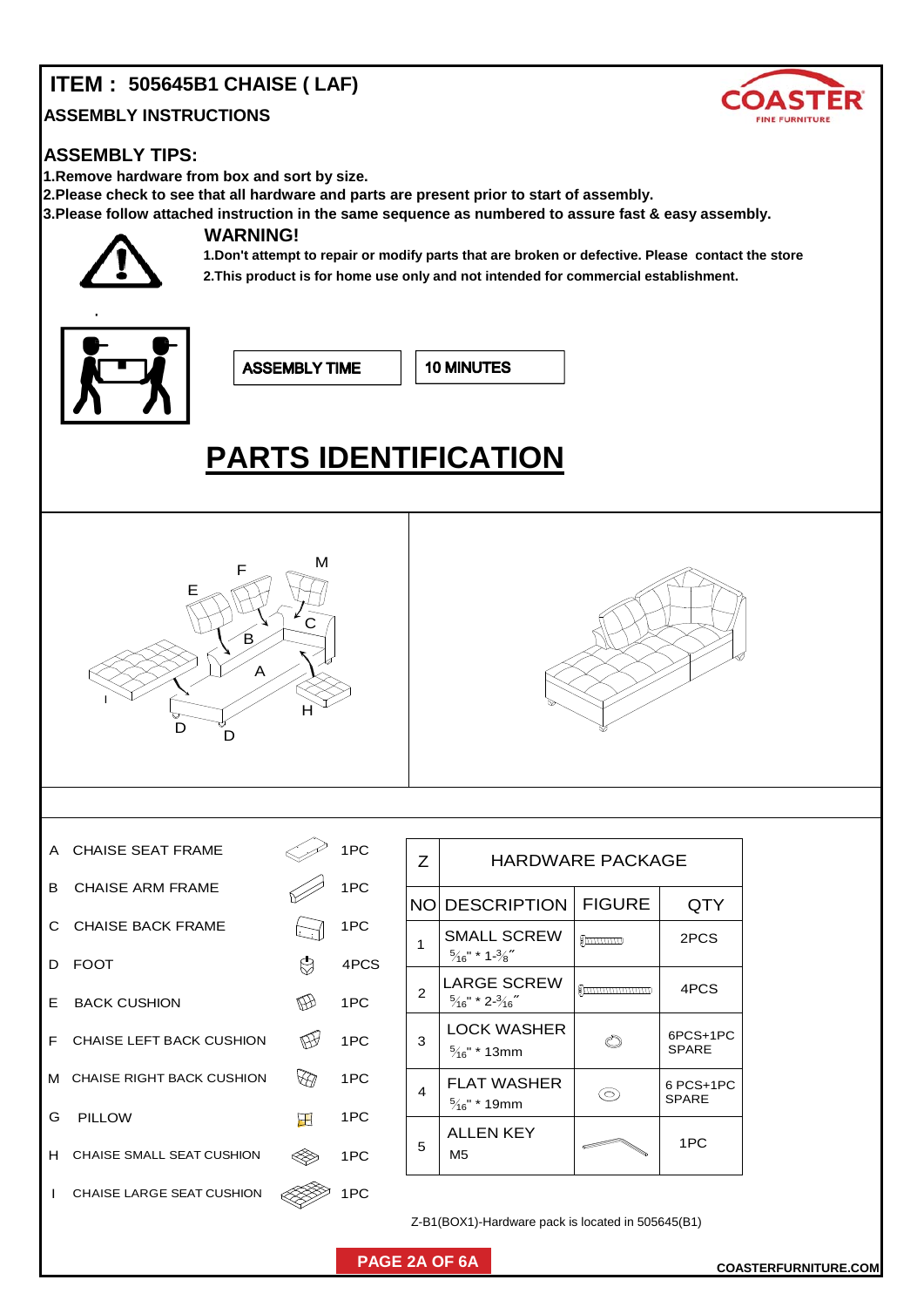## **ITEM : 505645B1 CHAISE (LAF)**

#### **ASSEMBLY INSTRUCTIONS**



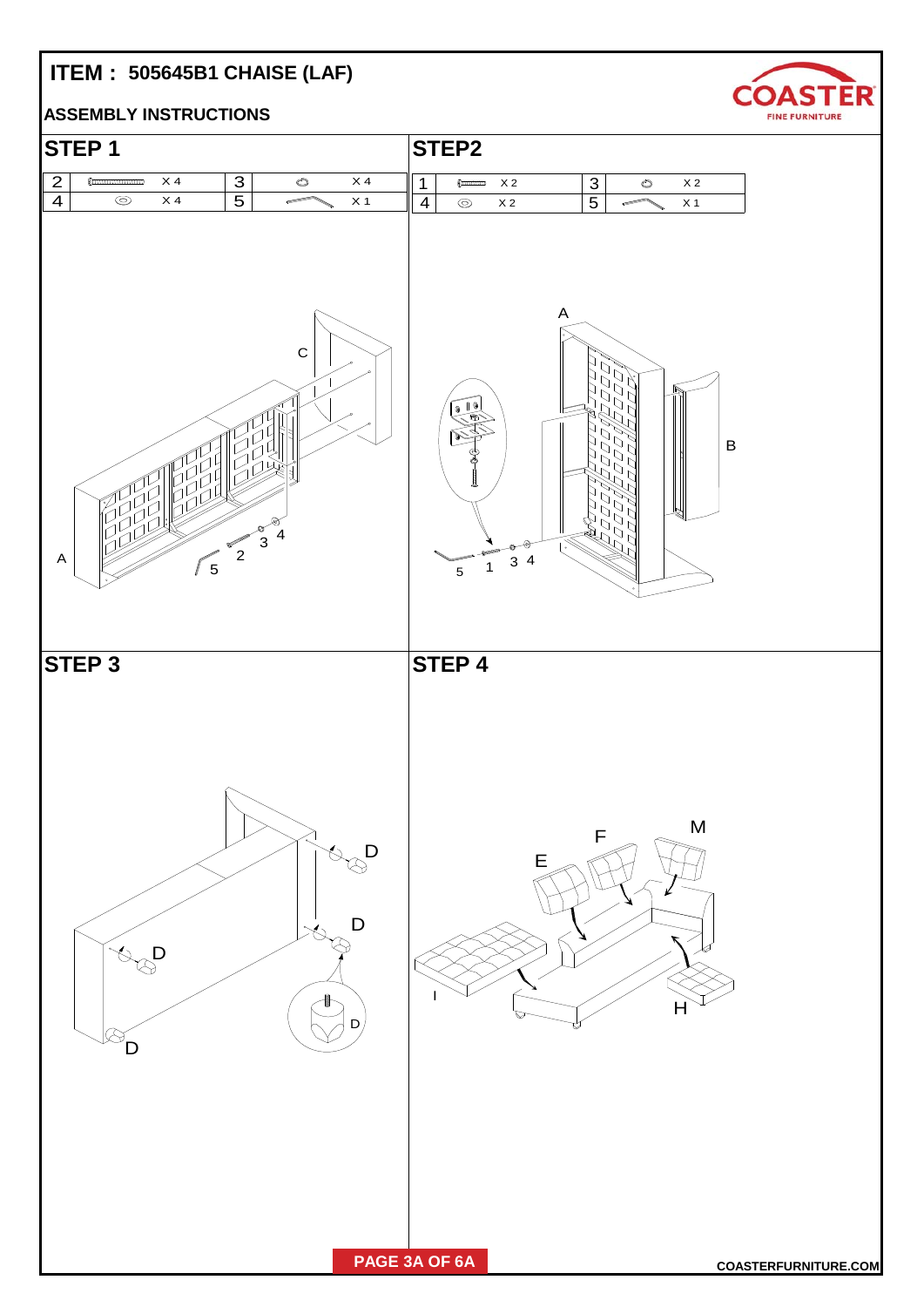### **ITEM : 505645B2 SOFA ( RAF)**

#### **ASSEMBLY INSTRUCTIONS**



#### **ASSEMBLY TIPS:**

**1.Remove hardware from box and sort by size.**

**2.Please check to see that all hardware and parts are present prior to start of assembly.**

**3.Please follow attached instruction in the same sequence as numbered to assure fast & easy assembly.**

#### **WARNING!**



**1.Don't attempt to repair or modify parts that are broken or defective. Please contact the store 2.This product is for home use only and not intended for commercial establishment.**

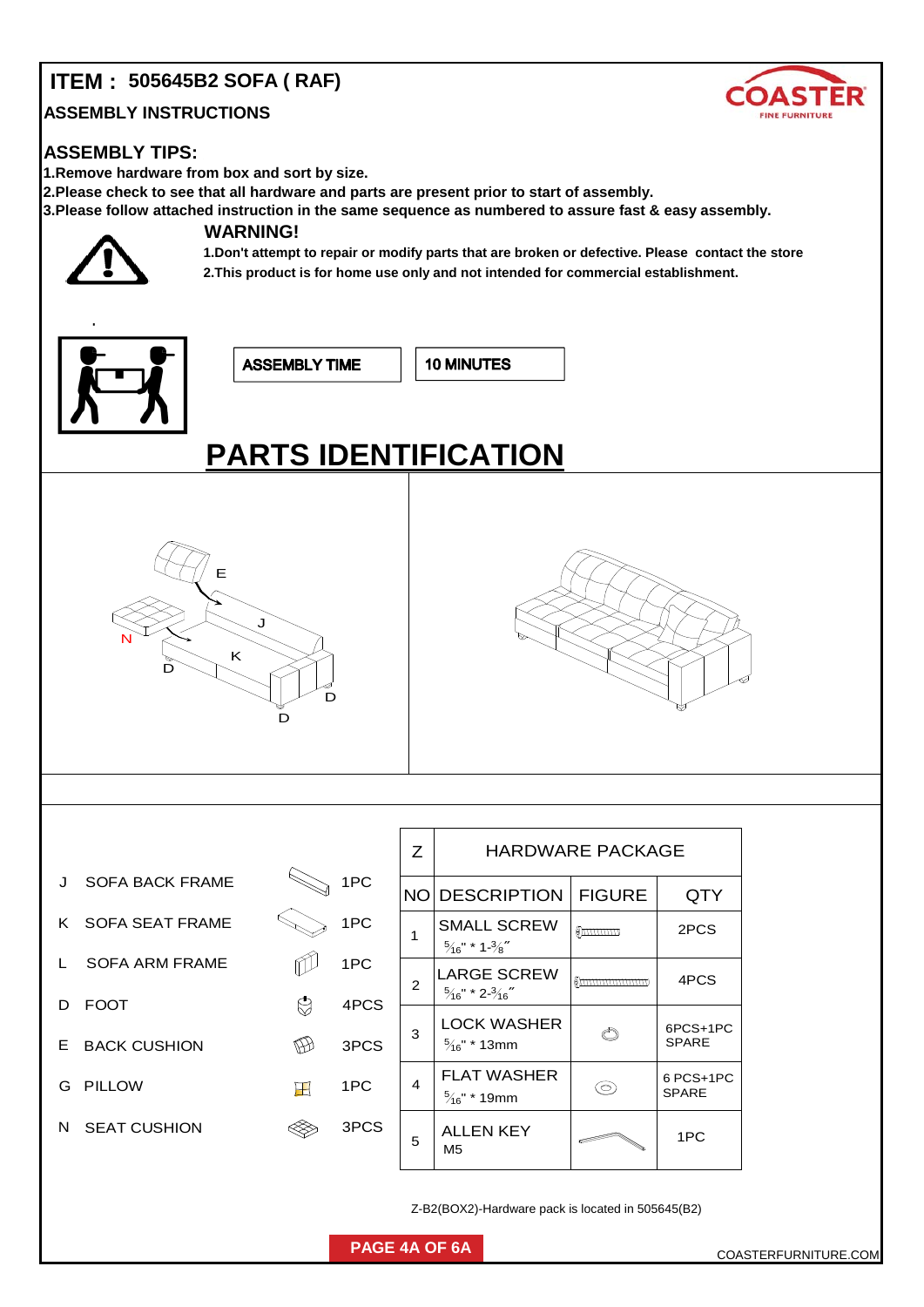### **ITEM : 505645B2 SOFA ( RAF) ASSEMBLY INSTRUCTIONS**